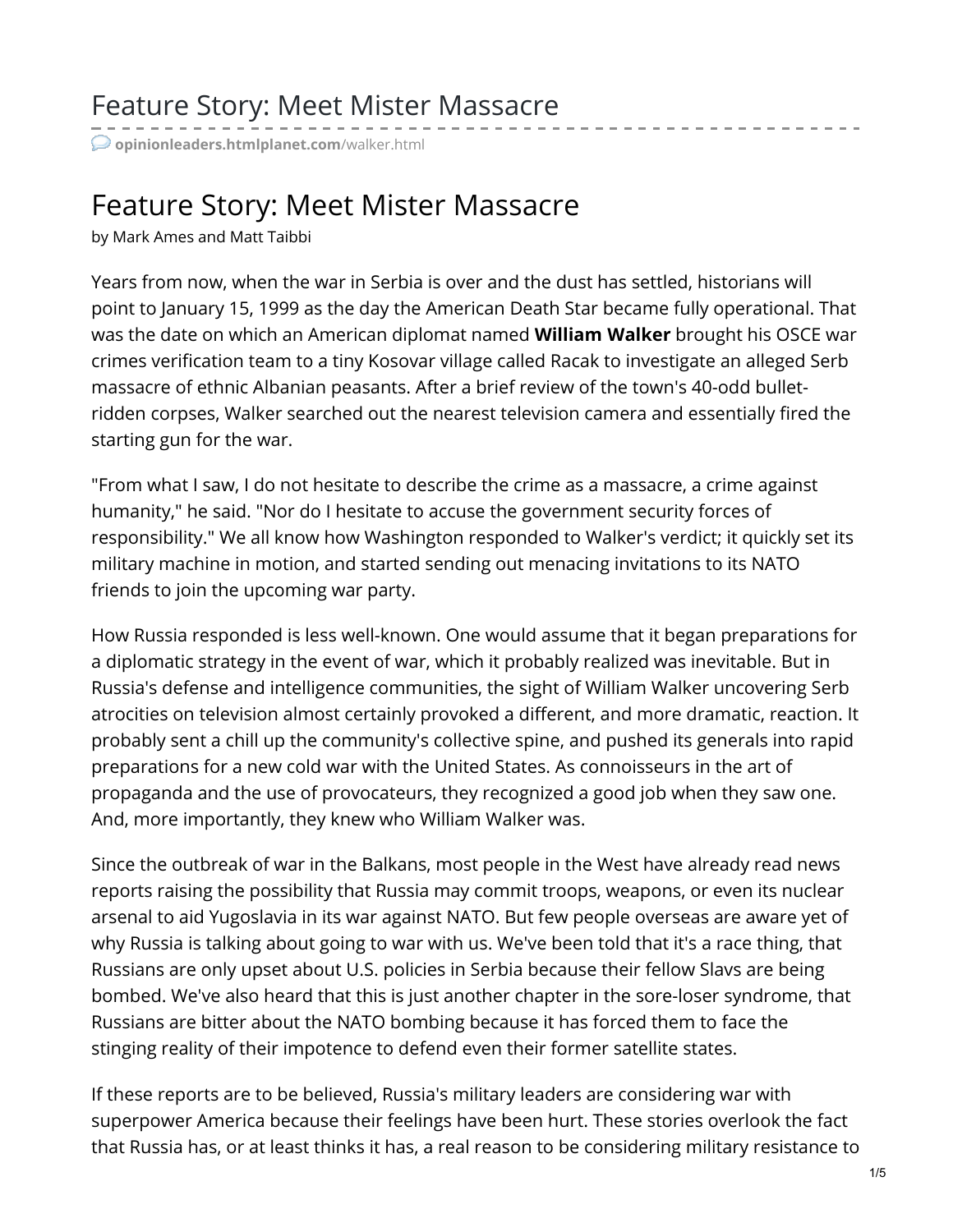NATO, even in its severely weakened state. And that reason is that much of the military and political leadership in this country believes sincerely that the Yugoslavia bombing is just the first chapter in an ambitious American campaign for world domination. Even the soberest of Russian generals is now inclined to consider military intervention on behalf of Serbia on the purely pragmatic grounds that it would be cheaper and easier to try to stop the U.S. now rather than later, when it might be too late. "The people in the Russian military believe sincerely that they need to try to stop the U.S. now, before it goes on a real rampage around the world," said military/defense analyst Pavel Felgenhauer. "That the U.S. is striving for world domination, no one has any doubt."

Most Americans laugh off the idea of themselves as burgeoning world dictators, and would dismiss Russian fears as paranoia. But what most Americans don't realize is that the United States, through its prosecution of the NATO bombing and in its foreign policy in general, has given foreigners plenty of reasons to see conspiracy and military ambition behind everything we do. One good example is the role of the mysterious William Walker in starting the war. As it turns out, even the most cursory review of the background of our chief "verifier" would inspire almost any foreign government to regard the entire Yugoslavia campaign as a cynical, unabashed act of imperialist aggression. For if William Walker is not a CIA agent, he's done a very bad job of not looking like one. Judge for yourself:

## **Walker's Background**

According to various newspaper reports, Walker began his diplomatic career in 1961 in Peru. He then reportedly spent most of his long career in the foreign service in Central and South America, including a highly controversial posting as Deputy Chief of Mission in Honduras in the early 1980s, exactly the time and place where the Contra rebel force was formed. The Contra force was the cornerstone of then-CIA Director William Casey's hardline anti-Communist directive, and Honduras was considered, along with El Salvador, the front line in the war with the Soviet Union. From there, Walker was promoted, in 1985, to the post of Deputy Assistant Secretary of State for Central America. This promotion made him a special assistant to Assistant Secretary of State Elliot Abrams, a figure whose name would soon be making its way into the headlines on a daily basis in connection with a new scandal the press was calling the "Iran-Contra" affair. Walker would soon briefly join his boss under the public microscope. According to information contained in Independent Counsel Lawrence Walsh's lengthy indictment of Abrams and Oliver North, Walker was responsible for setting up a phony humanitarian operation at an airbase in Ilopango, El Salvador. This shell organization was used to funnel guns, ammunition and supplies to the Contra rebels in Nicaragua.

Despite having been named in Walsh's indictment (although he was never charged himself) and outed in the international press as a gunrunner, Walker's diplomatic career did not, as one one might have expected, take a turn for the worse. Oddly enough, it kept on advancing. In 1988, he was named ambassador to El Salvador, a state which at the time was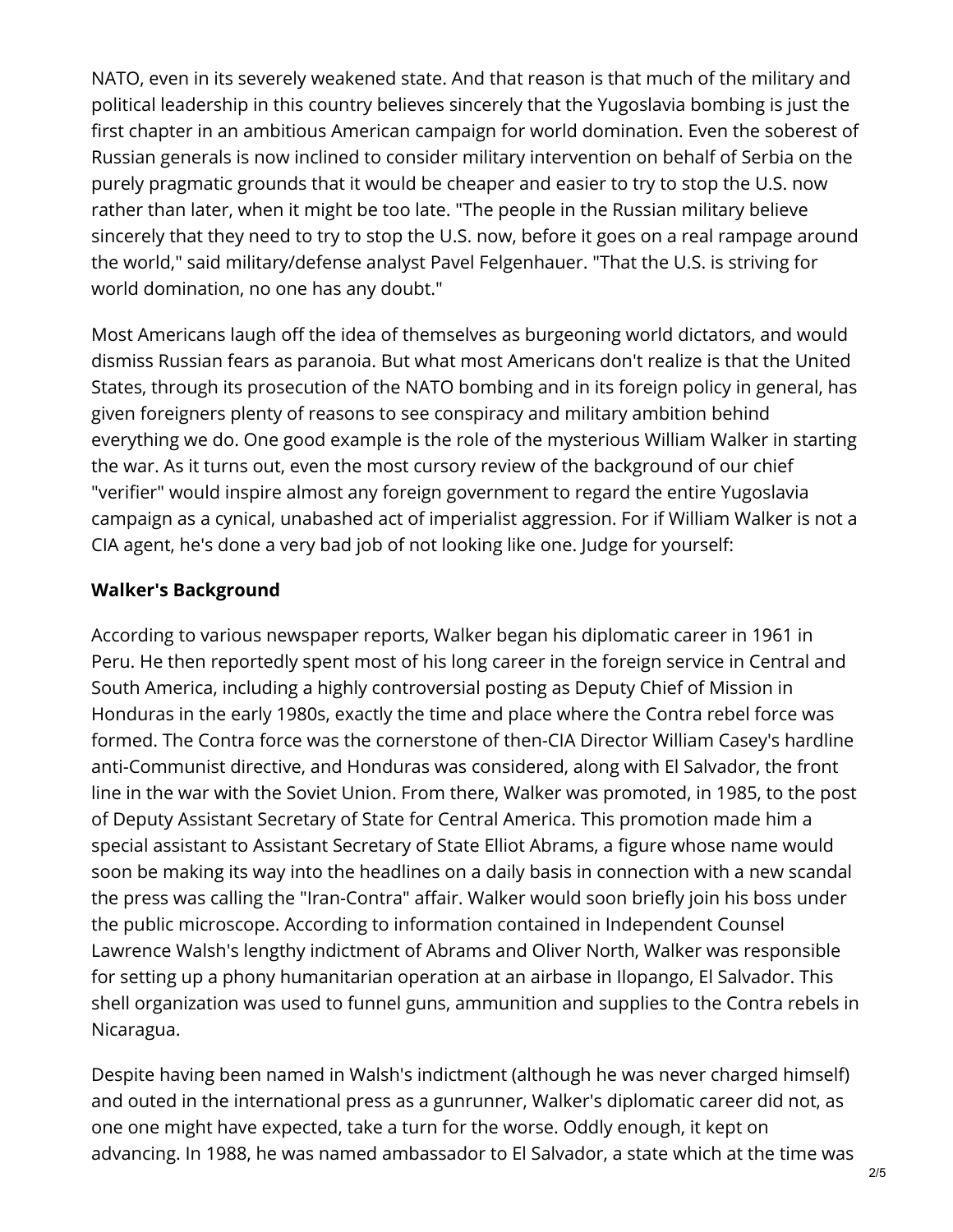still in the grip of U.S.-sponsored state terror. Walker's record as Ambassador to El Salvador is startling upon review today, in light of his recent re- emergence into the world spotlight as an outraged documenter of racist hate-crimes. His current posture of moral disgust toward Serbian ethnic cleansing may seem convincing today, but it is hard to square with the almost comically callous indifference he consistently exhibited toward exactly the same kinds of hate crimes while serving in El Salvador.

In late 1989, when Salvadoran soldiers executed six Jesuit priests, their housekeeper, and her 15 year-old daughter, blowing their heads off with shotguns, Walker scarecely batted an eyelid. When asked at a press conference about evidence linking the killings to the Salvadoran High Command, he went out of his way to apologize for chief of staff Rene Emilio Ponce, dismissing the murders as a sort of forgiveable corporate glitch, like running out of Xerox toner. "Management control problems can exist in these kinds of these kinds of situations," he said. In discussing the wider problem of state violence and repression- which in El Salvador then was at least no less widespread than in the Serbia he monitored from October of last year until March of this year--Walker was remarkably circumspect. "I'm not condoning it, but in times like this of great emotion and great anger, things like this happen," he said, apparently having not yet decided to audition for the OSCE job.

Finally, in what may be the most amazing statement of all, given his current occupation, Walker questioned the ability of any person or organization to assign blame in hate crime cases. Shrugging off news of eyewitness reports that the Jesuit murders had been committed by men in Salvadoran army uniforms, Walker told Massachusetts congressman Joe Moakley that "anyone can get uniforms. The fact that they were dressed in military uniforms was not proof that they were military." Later, Walker would recommend to Secretary of State James Baker that the United States "not jeopardize" its relationship with El Salvador by investigating "past deaths, however heinous." This is certainly an ironic comment, coming from a man who would later recommend that the United States go to war over...heinous deaths.

One final intriguing biographical note: Walker in 1996 hosted a ceremony in Washington held in honor of 5,000 American soldiers who fought secretly in El Salvador. While Walker was Ambassador of El Salvador, the U.S. government's official story was that there were only 50 military advisors in the country (Washington Post, May 6, 1996).

## **A Spooky Choice**

With a background like this, it seems implausible that Walker would be chosen by the United States to head the Kosovar verification team on the basis of any established commitment to the cause of human rights. What seems more likely, given Walker's background, is that he was chosen because of his proven willingness to say whatever his government wants him to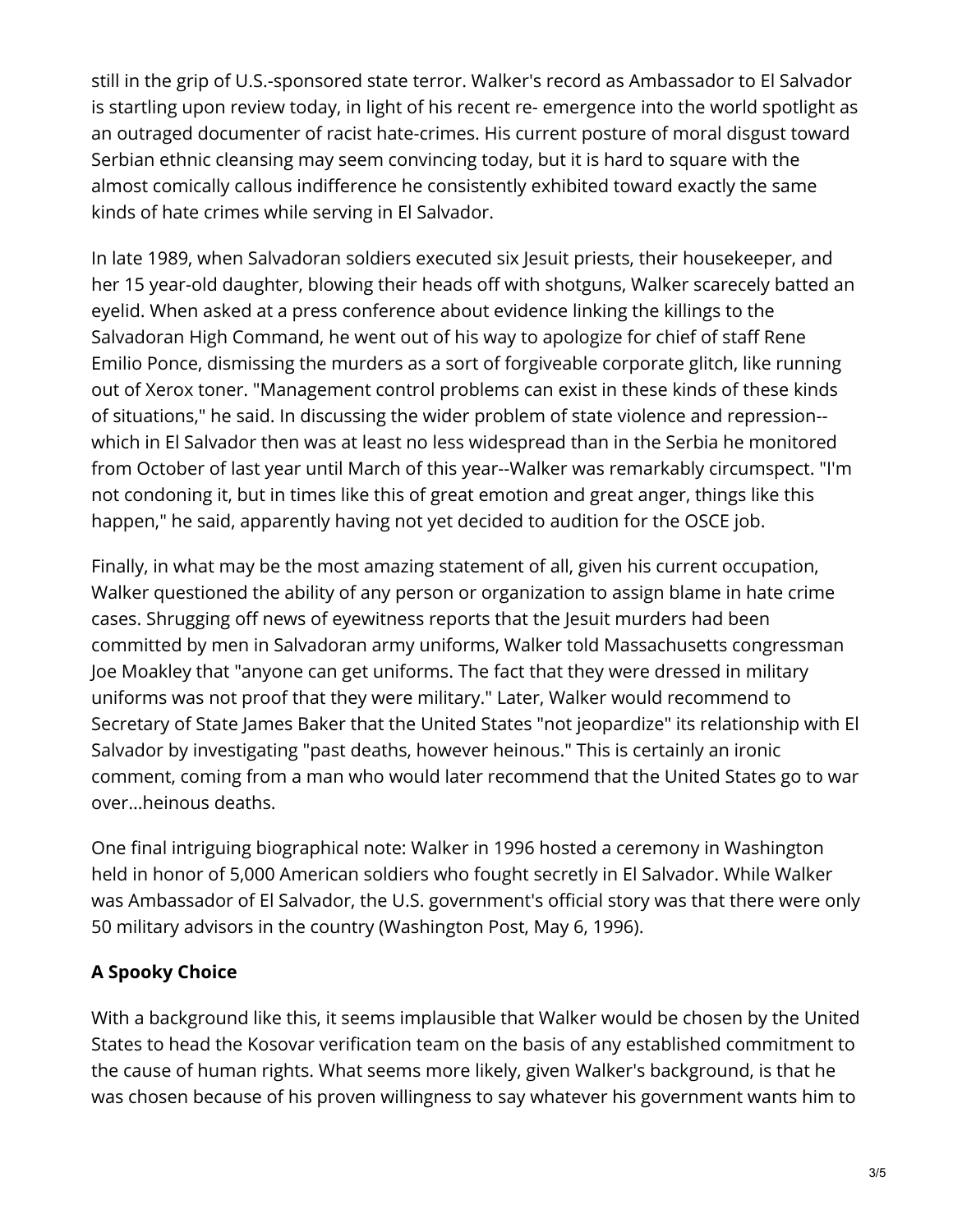say, and to keep quiet when he is told to keep quiet-- about things like a gunrunning operation, or the presence of 4,950 undercover mercenaries (whose existence he regularly denied with a straight face) in the banana republic where you are Ambassador.

The Iran-Contra incident isn't the only thing in Walker's background which gives reason for pause. Another is his curious ability to remain in Central and South America throughout virtually his entire diplomatic career. Not since before the fall of China has the State Department allowed its career people to remain in one place for any significant length of time. After the Chinese Revolution, the State Department enacted what has come to be known as the Wriston reform, which dictated that Department employees be rotated out of their posts every few years. With this reform, the government was hoping to put an end to a problem which they termed "quiet-itis"--the development of "excessive" sympathies towards the culture of one's host countries.

With the Wriston act, the U.S. government eventually got exactly what it wanted--a State Department characterized by fortress-like embassy compounds, in or around which Americans live amongst themselves in monolingual, isolationist bliss, counting the hours until they're rotated out to their next job in Liberia, or Peru, or wherever. As a result, most State employees see three or four different posts in different corners of he world every ten years. It is well-known among career foreign service people, though, that one of the few exceptions to this rule are the CIA agents in the embassies. Our intelligence people take longer to develop their contacts, and in order to preserve these "personal relationships" (bribe-takers don't like to change bagmen), they tend to hang around longer.

Walker was in Latin America virtually throughout his entire career, until he arrived in Kosovo. He had no experience in the region which qualified him to head the verification team in Yugoslavia. Furthermore, he spent the entire 1980s occupying high-level State positions in Central America, under the Reagan and Bush White Houses, when the region was the source of more East-West tension than in any other place in the world, and Central American embassies were the most notoriously CIA-penetrated embassies we had. You can draw your own conclusions. Nonetheless, one need not prove that Walker is a CIA agent to make the case that the United States made a serious error in judgement in appointing him.

Whether or not he was sent to Kosovo to guarantee that evidence of ethnic cleansing would be "discovered", and whether there even exists a covert plan, of which Walker might be part, to install a semi-permanent U.S. military force in the Balkans, it is bad enough that other countries might identify Walker according to their own criteria and assume the worst. And assume they will, according to political analysts familiar with the story. "Ambassador Walker's record in El Salvador does not a priori invalidate his testimony on the massacres in Kosovo, but it certainly does compromise his reliability as an objective witness," said James Morrell, research director for the Washington-based Center for International Policy. "No question about it, they should have chosen someone else," said Felgenhauer. "If this guy was working for Ollie North, then that's all anyone in Russia is going to need to know,